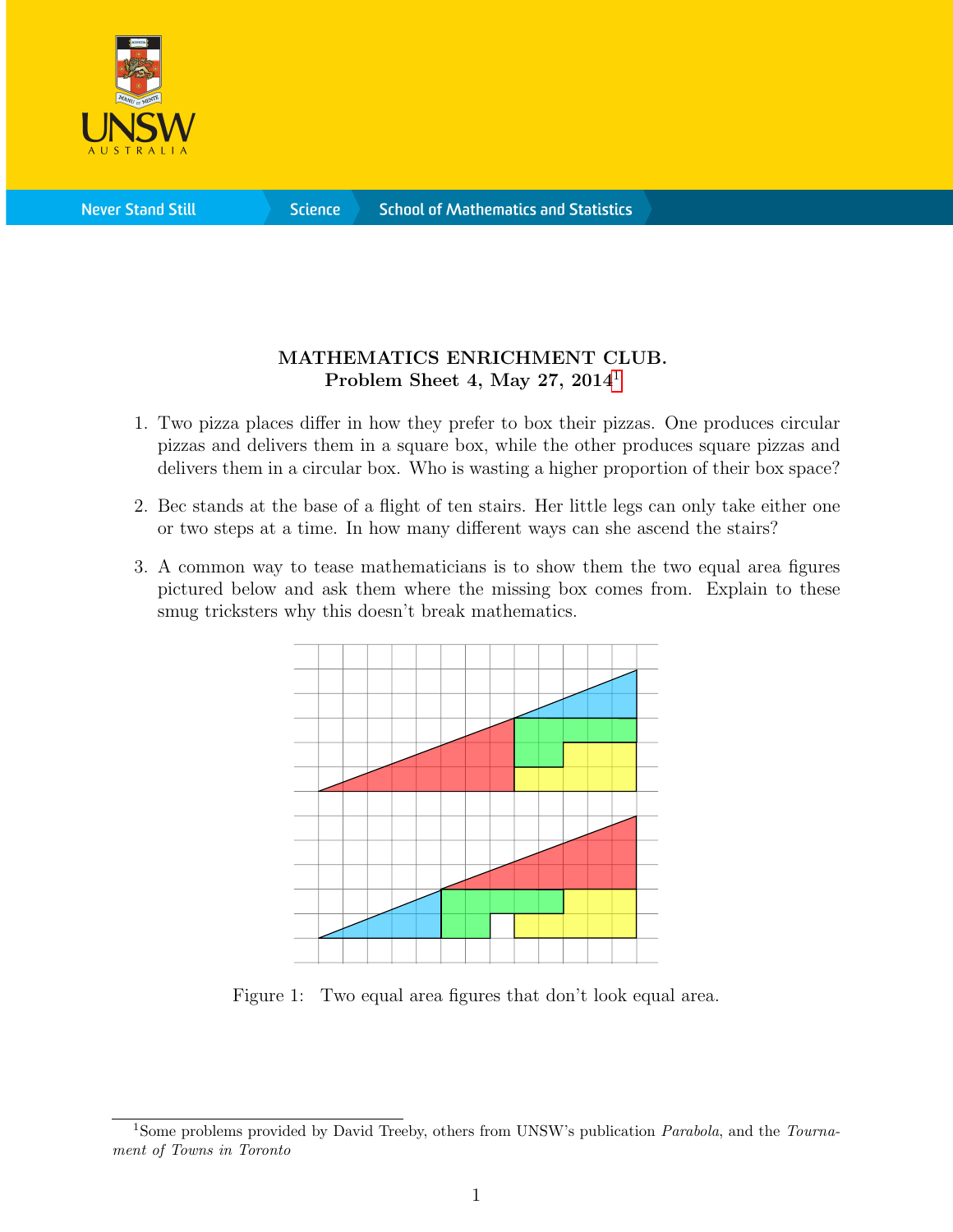4. Let *ABCDEFGH* be a cube of side 2.



Figure 2: A cube

- (a) Let M be the midpoint of  $BC$  and N the midpoint of  $EF$ . Find the area of AMHN.
- (b) Let P be the midpoint of AB, and Q the midpoint of  $HE$ . Let AM meet  $CP$  at  $X$ , and let  $HN$  meet  $FQ$  at  $Y$ . Find the length of  $XY$ .
- 5. You and a friend are playing poker and you are lucky enough to obtain a four of a kind. Knowing this, does this increase or decrease the chance of your opponent obtaining a four of a kind?
- 6. Suppose  $a_1, a_2, a_3, \ldots$  form a sequence. We can write the product

$$
a_1 \times a_2 \times \cdots \times a_N = \prod_{k=1}^N a_k.
$$

(a) Show that

$$
\prod_{k=2}^{N} \frac{k-1}{k+1} = \frac{2}{N(N+1)}.
$$

(b) Show also that

$$
\prod_{k=2}^{N} \frac{k^2 + k + 1}{k^2 - k + 1} = \frac{N^2 + N + 1}{3}
$$

(c) The infinitely long product

$$
\prod_{k=2}^\infty \frac{k^3-1}{k^3+1}
$$

tends to a rational number  $\frac{p}{q}$  where p and q are coprime integers (that is,  $\frac{p}{q}$  cannot be further simplified). Find  $p + q$ .